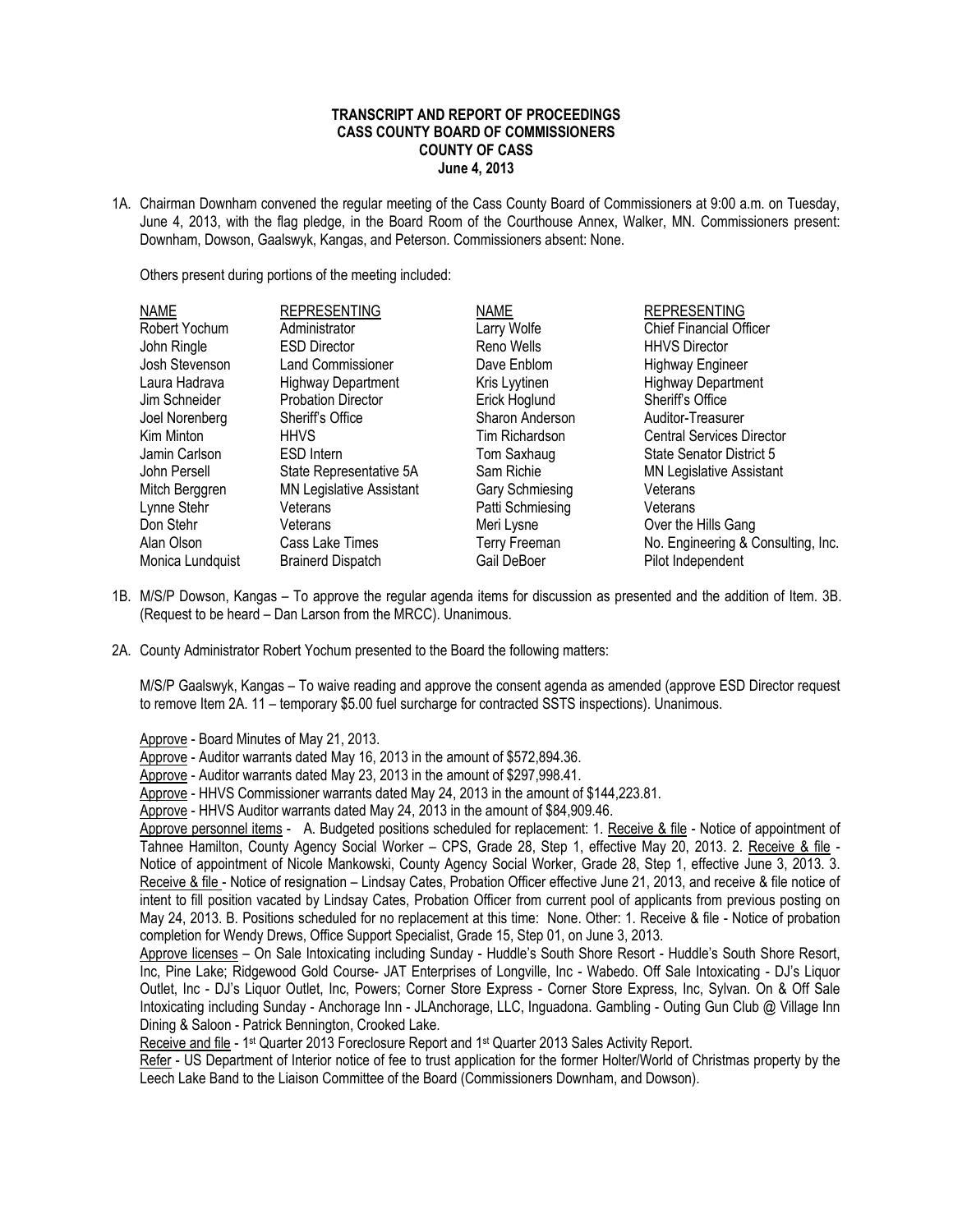M/S/P Gaalswyk, Kangas – To approve an amendment to the Cass County Fee Schedule - Highway Department: Culvert and mailbox support prices - Culvert and delivery minimum, more for larger sizes change from \$300.00 to \$350.00; mailbox support change from \$25.00 to \$35.00; County installed mailbox support change from \$60.00 to \$70.00; County installed mailbox support and removal of old support change from \$70.00 to \$80.00, due to increases in current county cost of materials effective upon passage of motion. Unanimous.

Approve - Repairs to the steam boiler system located in the LEC in an estimated amount of \$14,500.00 including tax.

M/S/P Gaalswyk, Kangas – To award quotes for a Certificate of Survey and monuments in Section 33 of Slater Township-Project #25 to Kohout Surveying in the amount of \$5,495.00; Section 29 of Ponto Lake Township – Project #26 to Kohout Surveying in the amount of \$7,300.00; Sections 28 and 29 of Woodrow Township - Project #27 to Ulteig in the amount of \$5,900.00; Section 24 of Beulah Township - Project #28 to Karvakko Engineering in the amount of \$9,820.00. Unanimous.

| Bidder<br>Karvakko Engineering<br>Kohout Surveying | Project #25<br>Slater<br>\$7,295.00<br>\$5,495.00 | Project #26<br>Ponto Lake<br>\$12,195.00<br>\$7,300.00 | Project #27<br>Woodrow<br>\$9.135.00<br>\$6,975.00 | Project #28<br><b>Beulah</b><br>\$9,820.00<br>\$16,500.00 |
|----------------------------------------------------|---------------------------------------------------|--------------------------------------------------------|----------------------------------------------------|-----------------------------------------------------------|
| Northern Engineering &<br>Consulting, Inc.         | \$7,500.00                                        | \$8,500.00                                             | \$6,500.00                                         | No Bid                                                    |
| Northern Lights Land Surveying<br>Ulteig           | No Bid<br>\$5,600.00                              | \$8,630.00<br>\$7,400.00                               | No Bid<br>\$5,900.00                               | No Bid<br>\$11,100.00                                     |

Approve - Joint Powers Agreement with MPCA to receive 75% reimbursement for performing advanced inspections on SSTS septic systems.

Receive & file - HHVS Cash Account Balance Comparison and Child Service Costs through April 2013.

Approve - Appointment of Wilma Griffin - Chair and Wayne LaDuke - Vice Chair of the Cass County Health, Human and Veteran Services' Advisory Board.

Receive & file - Resignation of Margie Ryan, MI/DD/Elderly representative on the Cass County Health, Human and Veteran Services Advisory Board.

Approve - 4<sup>th</sup> pay request for Gorham Oien Mechanical, Inc. (Chiller replacement) in the amount of \$2,754.00.

2B. Administrator Yochum summarized recent meetings of the Regional Jail Ad-Hoc Committee consisting of Sheriff Tom Burch, Commissioner Jim Dowson and Commissioner Neal Gaalswyk. The committee has reviewed jail average daily population trends, performance of the existing Cass County/Crow Wing County jail facility contract (dated March 25, 2005), and prepared a draft agreement to extend inmate boarding at Crow Wing County through December 31, 2023.

M/S/P Dowson, Peterson – To authorize release of the draft jail contract between Cass County and Crow Wing County for Crow Wing County to review. Unanimous.

- 3A. District 5 MN State Senator Tom Saxhaug and District 5A MN State Representative John Persell appeared before the Board to discuss 2013 Legislative action including balancing the budget, property tax relief, increased local government aids, and a sales tax exemption for local governments. Additional local bills included Mississippi Headwaters Board funding, Explore Minnesota tourism advertising, public land transactions, seasonal business property tax deadlines, Lessard/Sams projects and LCCMR funding. The Board thanked Senator Saxhaug and Representative Persell for the update and continued communication with Cass County. No action required.
- 3B. Minnesota Rural Counties Caucus (MRCC) Administrator Dan Larson appeared before the Board to present an update on MRCC's initiatives to communicate the needs of rural counties within AMC and the State legislature. Mr. Larson requested that Cass County consider joining the 24 MN counties presently affiliated with the MRCC organization.

M/S/P Gaalswyk, Kangas – To refer the Minnesota Rural Counties Caucus (MRCC) request to join the organization to the Cass County Citizen Budget Committee for comment. Unanimous.

4A. Auditor-Treasurer Sharon Anderson summarized the Friday, May 24, 2013 Cass County Ditch No. 9 informational meeting. Ms. Anderson presented a petition for repair of County Ditch #9 signed by five petitioners stating that the Ditch #9 is in need of repair by removal of beaver dams, and other possible work. The petition requests the Board of Commissioners to proceed with the necessary repairs.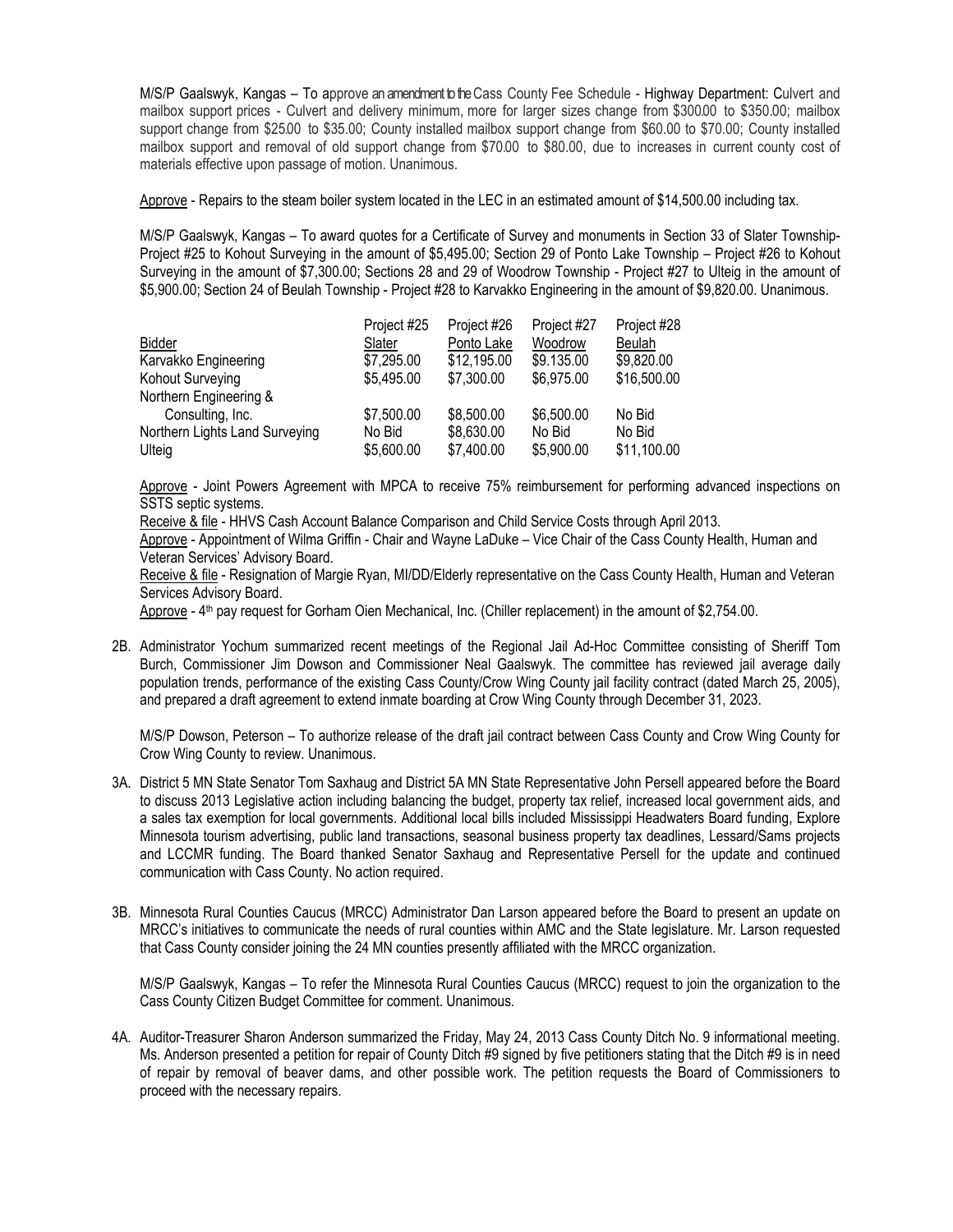M/S/P Dowson, Kangas - To authorize the Auditor-Treasurer to obtain cost estimates of the related professional services (i.e. engineering, legal) necessary to provide cost estimates for repair of County Ditch #9 and report back to the Board. Unanimous.

4B. Ms. Anderson presented a draft Capital Improvement Plan (CIP) for the years 2014 through 2018. The plan is reviewed annually to establish long range capital needs and review related funding resources. New project requests included a deferred maintenance program for highway shop facilities and Probation Department remodeling. The CIP public hearing was previously set for Tuesday, June 18, 2013 during the regular board meeting beginning at 6:00 p.m. at the Sylvan Town Hall, 12956 24<sup>th</sup> Ave. SW, Pillager, MN.

M/S/P Dowson, Kangas – To establish a County Board work session to review the Capital Improvement Plan on Monday, June 17, 2013 beginning at 12:00 p.m. prior to the Cass County Board of Equalization Meeting in the Commissioners Board Room, Cass County Courthouse, 1st Floor Annex, Walker, MN. Unanimous. (Motion at the meeting amended with subsequent Board consent due to schedule conflict on June 10, 2013 at Backus)

5A. Construction/Design Engineer Laura Hadrava presented bids opened on May 28, 2013 at 2:00 PM for projects: SAP 011- 604-016 – CSAH 4 pavement preservation - Boy River; SAP 011-665-008 – CSAH 65 pavement preservation - Salem Township and SAP 011-604-015 - CSAH 4 reconstruction - Slater Township. Engineers Estimate - \$2,934,925.66

| <b>Total Bid Amount</b> | Percent Over/Under Estimate |  |
|-------------------------|-----------------------------|--|
| \$2,882,207.92          | 1.80% Under Estimate        |  |
| \$3,062,946.92          | 4.36% Over Estimate         |  |
| \$3,250,000.00          | 10.74% Over Estimate        |  |
| \$3,273,241.18          | 11.53% Over Estimate        |  |
| \$4,024,455.19          | 37.12% Over Estimate        |  |
|                         |                             |  |

M/S/P Downham, Peterson – To award a contract to the apparent low bid for Project No's.: SAP 011-604-016, SAP 011- 665-008, and SAP 011-604-015 to Tri-City Paving, Inc. in the bid amount of \$2,882,207.92. Unanimous.

5B. Highway Engineer David Enblom presented responses to the request for proposals to provide contracted County Surveyor services. Environmental Service Director John Ringle, County Engineer David Enblom, and Land Department Commissioner Josh Stevenson reviewed the proposals and recommend appointment of Terry L. Freeman as the Cass County Surveyor through a contract with Northern Engineering & Consulting Inc. based upon Mr. Freemans' previous experience working in the Cass County Surveyor office and proximity of the Northern Engineering & Consulting Inc. office in Walker. The staff also recommended a procedure to avoid the appearance of any conflicts of interest.

| Bidder                                 | <b>Bid Amount</b> |
|----------------------------------------|-------------------|
| Northwoods Surveying                   | \$70.00/hour      |
| Northern Engineering & Consulting Inc. | \$75.00/hour      |
| Karvakko                               | \$98.00/hour      |
| Widseth Smith and Nolting              | \$100.00/hour     |
| <b>Ulteig Engineering</b>              | \$150.00/hour     |

M/S/P Dowson, Gaalswyk – To approve the appointment of Terry L. Freeman as the Cass County Surveyor through a contract with Northern Engineering & Consulting Inc. at a rate of \$75.00/hour, and further that any County related work performed by Northern Engineering & Consulting Inc. (outside this contract) should be certified by a registered land surveyor other than Cass County Surveyor Terry L. Freeman. Unanimous.

6A. Land Commissioner Josh Stevenson discussed the public notice process used by the MNDNR and Cass County regarding the proposed Over the Hills Gang Grant in Aid ATV trail. The comment period ended May 6, 2013 with receipt of 361 responses. Of the comments received 21 had concerns with the proposal, and of the 21 concerns all but 3 can be addressed with cooperation from the road authority and the club. Mr. Stevenson presented a draft contract that defines the Over the Hills Gang club duties for the proposed grant in aid ATV trail. Meri Lysne of the Over the Hills Gang discussed the clubs ongoing commitments including recent improvements by the club in the Outing - Emily area. Highway Engineer David Enblom noted that future improvements to CR#58 may be urban sections that would have to share the road surface with an ATV trail.